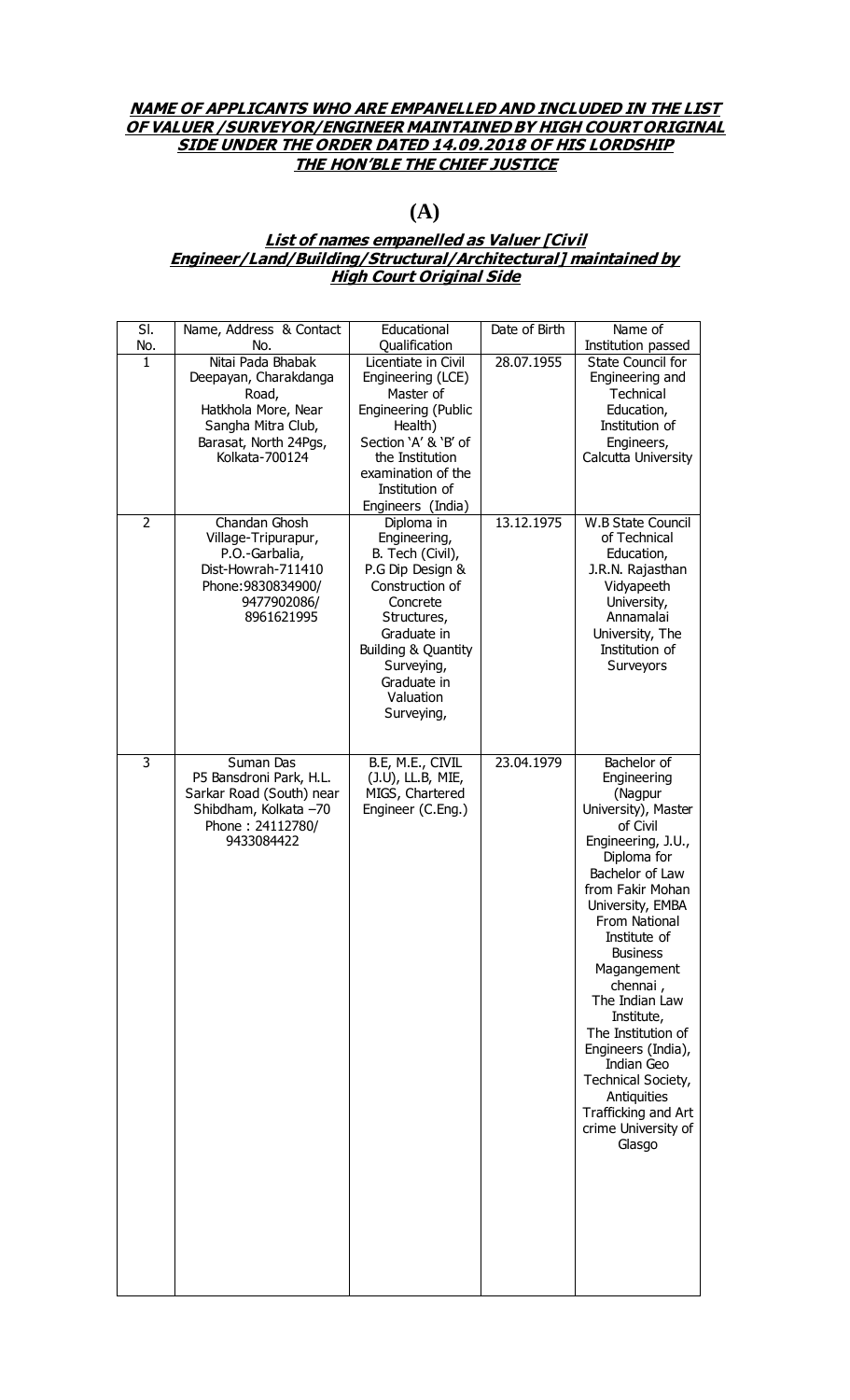| 4.               | Debasish Saha<br>PO Bethuadahari (in front<br>of thana) P.S. Nakashipara<br>Dist. Nadia<br>Phone No: 9933649073/<br>9153067771/<br>9434252329 | <b>B.Tech in Civil</b><br>Engineering M.Sc in<br><b>Real Estate</b><br>Valuation,<br>Science Graduate,<br>Diploma in Civil<br>Engineering,<br>AutoCAD with<br>AutoLISP from<br>Computer Aided<br>Design Center | 28.07.1965 | Moulana Abul<br>Kalam Azad<br><b>University</b><br>Annamalai<br>University,<br>University of<br>Calcutta, State<br>Council for<br>Engineering and<br>Technical<br>Education, The<br>Institution of<br>Surveyors,<br>India Society of<br>Engineers |
|------------------|-----------------------------------------------------------------------------------------------------------------------------------------------|----------------------------------------------------------------------------------------------------------------------------------------------------------------------------------------------------------------|------------|---------------------------------------------------------------------------------------------------------------------------------------------------------------------------------------------------------------------------------------------------|
| $\overline{5}$ . | Manish Chandra Bose<br>15, Jodhpur Park, Kolkata-<br>700068<br>Phone No: 9830005541                                                           | Chartered Civil and<br>Architectural<br>Engineer                                                                                                                                                               | 09.03.1946 | Bihar Institute of<br>Technology,<br>The Institution of<br>Valuers,<br>The Institution of<br>Engineers (India)                                                                                                                                    |
| 6.               | Dipak Kumar Nath<br>291, Gariahat Road<br>(South),<br>Kolkata-700068 (W.B)<br>Phone: 9424129705                                               | Bachelor of<br>Engineering<br>Examination (Civil)                                                                                                                                                              | 14.02.1952 | University of<br>Gauhati                                                                                                                                                                                                                          |
| 7.               | Debasish Aich<br>No. 2 Prasanya Park, P.O.<br>Gobardanga, P.S. Habra,<br>Dist 24 PGS (N) PIN<br>743289<br>9434434872                          | <b>B.TECH Civil</b><br>Engineering,<br>Chartered Engineer<br>(India), D.C.E.,<br>Apprentice                                                                                                                    | 15.07.1971 | Maulana Abul<br>Kalam Azad<br>University of<br>Technology of<br>W.B., The<br>Institution of<br>Engineers                                                                                                                                          |
| 8.               | Alok Kumar Mazumder<br>C-11/K Verma Flat-35<br>Lawrence Street<br>Uttarpara-712258<br>9748790672                                              | <b>B.TECH in Civil</b><br>Engineering,<br>(I.I.T., Kanpur)<br>M.TECH.<br>(Operation<br>Research in<br>Industry & Business<br>Management),<br>(NIT, Durgapur)<br>S.C.P.A                                        | 20.01.1957 | I.I.T Kanpur,<br>University of<br>Burdwan,<br>Institution of<br>Valuer,<br>The Institution of<br>Engineers (India)                                                                                                                                |
| 9.               | Sudip K. Upadhyay<br>162/A/66, Lake Gardens,<br>Kolkata-700045<br>9830134750                                                                  | Bachelor of<br>Architecture                                                                                                                                                                                    | 14.08.1950 | Jadavpur<br><b>University</b>                                                                                                                                                                                                                     |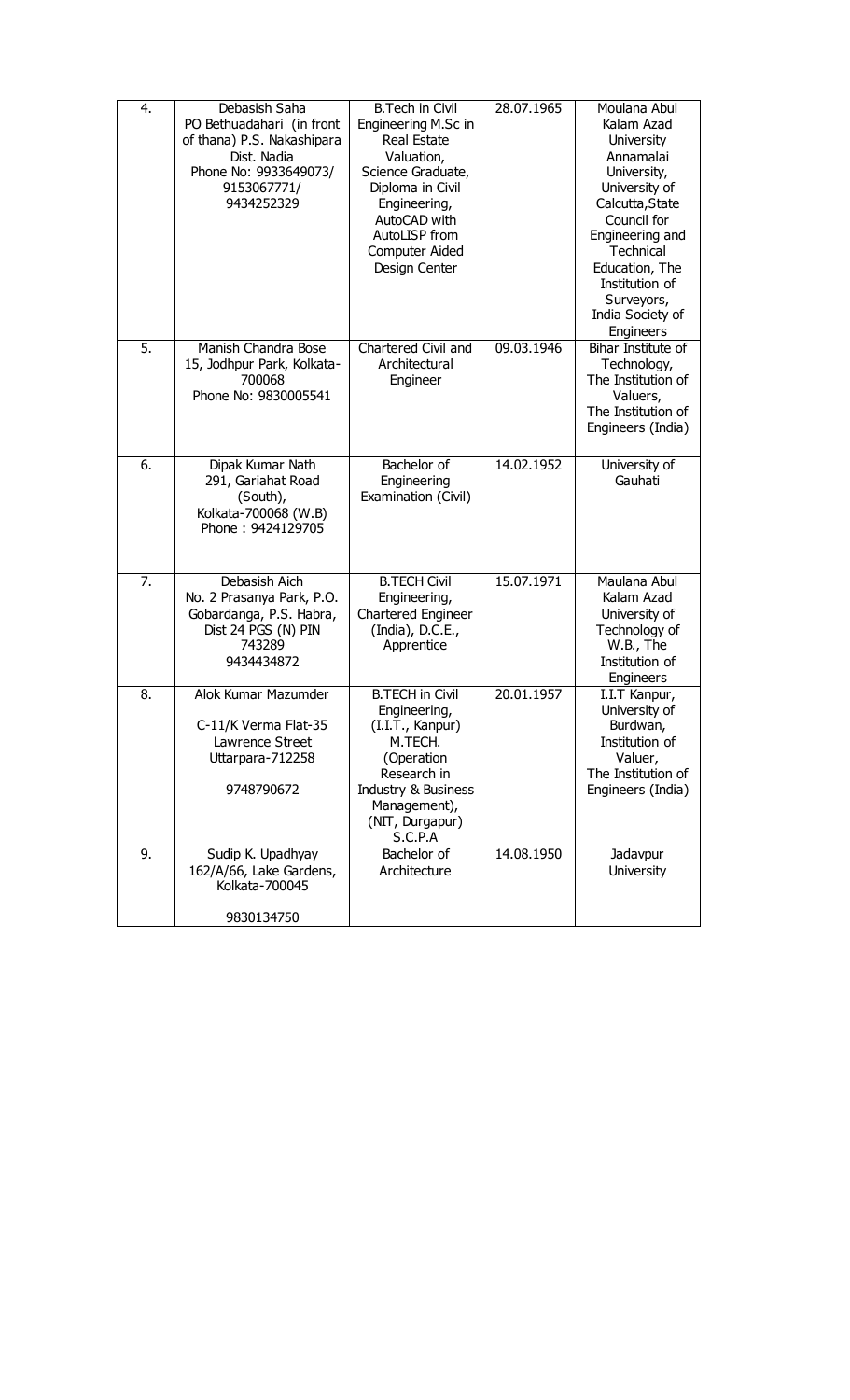# **List of names empanelled as Valuer [Mechanical Engineer/Plant & Machinery and Electrical Engineer/Automation] maintained by High Court Original Side**

| SI.              | Name, Address &                    | Educational          | Date of      | Name of                        |
|------------------|------------------------------------|----------------------|--------------|--------------------------------|
| No.              | Contact No.                        | Qualification        | <b>Birth</b> | <b>Institution</b>             |
|                  |                                    |                      |              | passed                         |
| 1.               | Aparesh Saha                       | B.E. Mechanical      | 15.10.1958   | The university of              |
|                  |                                    |                      |              | Burdwan,                       |
|                  | 65A/3, Kendua Main                 |                      |              | Regional                       |
|                  | Road,                              |                      |              | Engineering                    |
|                  | 1 <sup>st</sup> Floor, P.O. Garia, |                      |              | College                        |
|                  | Kolkata-700084                     |                      |              | Durgapur,                      |
|                  | Phone: 9748634768                  |                      |              | The Institution of             |
|                  |                                    |                      |              | Engineers                      |
|                  |                                    |                      |              | (India),                       |
|                  |                                    |                      |              | Institution of                 |
|                  |                                    |                      |              | Valuers India                  |
| 2.               | Shyama Pada Ghosh                  | B.E., F.I.E., F.I.V. | 01.03.1944   | State Council for              |
|                  | Birpur, P.O. Amar                  | (Mechanical          |              | Engineering and                |
|                  | P.S. & Dist. Burdwan-              | Engineer)            |              | Technical                      |
|                  | 713141                             |                      |              | Education,                     |
|                  | Phone: 9547689277                  |                      |              | The Institution of             |
|                  |                                    |                      |              | Engineers                      |
|                  |                                    |                      |              | (India),<br>The Institution of |
|                  |                                    |                      |              | Valuers (India)                |
|                  |                                    |                      |              |                                |
| $\overline{3}$ . | Somnath Pal                        | B.E. Electrical,     | 07.01.1976   | Bachelor of                    |
|                  |                                    | <b>Industrial</b>    |              | Engineering                    |
|                  | 64 Narayanpur, P.O.                | Automation, MIE,     |              | (Nagpur                        |
|                  | Bandel, Dist. Hooghly Pin-         | Chartered            |              | University),                   |
|                  | 712123 W.B.                        | Engineer (C.E.)      |              | Center for                     |
|                  | Phone: 9339853174                  | Valuer, F.I.V.       |              | Electronics test               |
|                  |                                    |                      |              | Engineering, The               |
|                  |                                    |                      |              | Institution of                 |
|                  |                                    |                      |              | Engineers                      |
|                  |                                    |                      |              | (India),                       |
|                  |                                    |                      |              |                                |

 $(C)$ 

### **List of names empanelled as Valuer maintained by High Court Original Side**

| SI. | Name, Address &            | Educational    | Date of      | Name of           |
|-----|----------------------------|----------------|--------------|-------------------|
| No. | Contact No.                | Qualification  | <b>Birth</b> | Institution       |
|     |                            |                |              | passed            |
| 1.  | Kanti Ch. Bhattacharyya    | M.I.S., FIV,   | 20.04.1950   | The Institute of  |
|     |                            | A.M.I.E, M.SC  |              | Surveyors,        |
|     | 15, Harighosh Street, Flat | <b>PHYSICS</b> |              | The Institute of  |
|     | No. 2D, Sisir Nilay        |                |              | Valuers,          |
|     | Kolkata-6                  |                |              | The Institute of  |
|     | Phone: 25337898/           |                |              | Engineers (India) |
|     | 9231374624                 |                |              |                   |
|     |                            |                |              |                   |
|     |                            |                |              |                   |
|     |                            |                |              |                   |
|     |                            |                |              |                   |